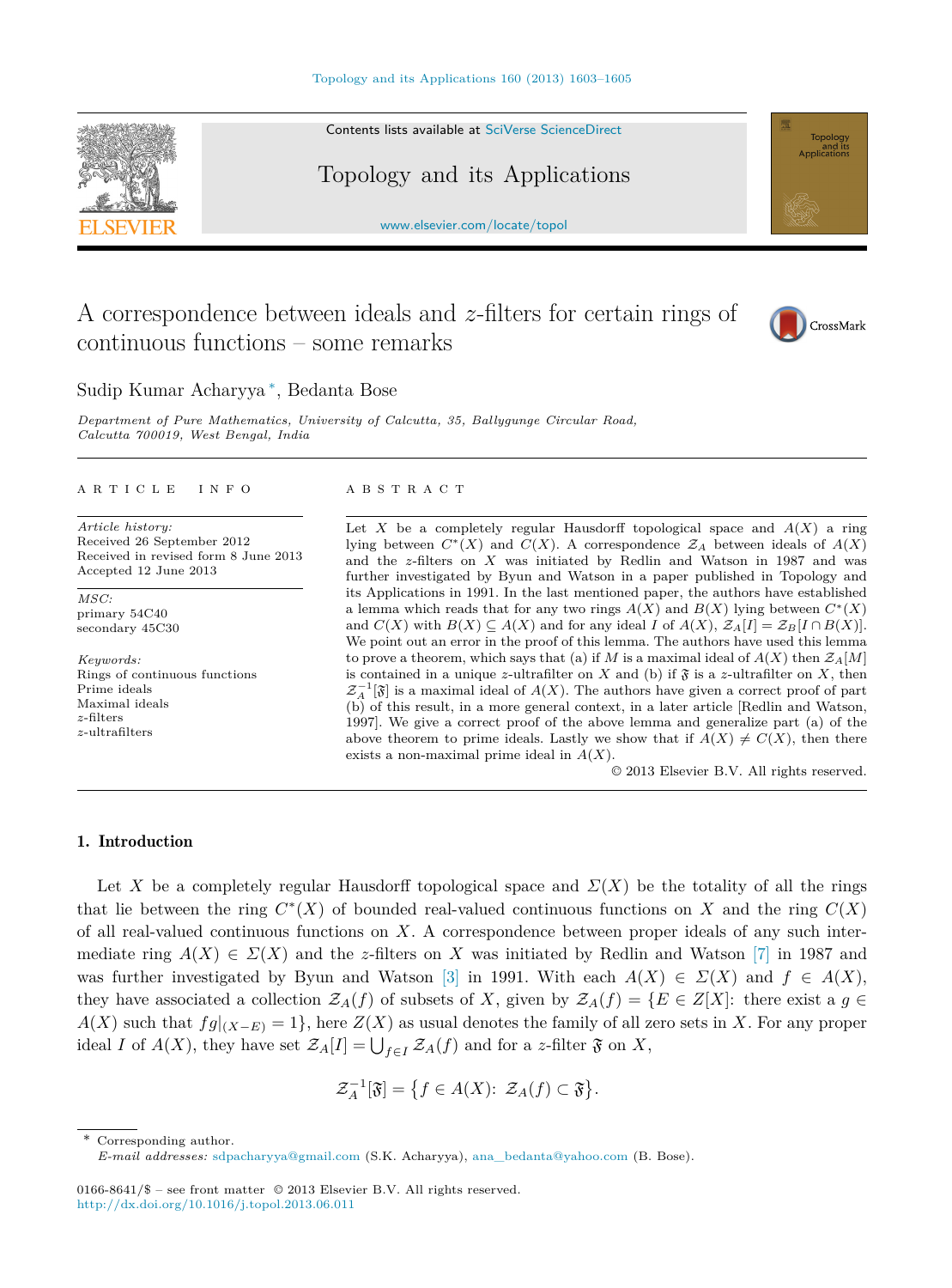<span id="page-1-0"></span>In the present article our focus is on Lemma 3.1 and Theorems 3.2 and 4.5 of [\[3\].](#page-2-0)

We show, by way of a counterexample, that there is an error in the proof of Lemma 3.1 of [\[3\].](#page-2-0) The statement of Lemma 3.1 of [\[3\]](#page-2-0) is correct, and we give a proof. We feel it is important to supply a correct proof of Lemma 3.1 of [\[3\]](#page-2-0) because the lemma is used in the proof of Theorem 3.2 of [\[3\]](#page-2-0) as well as elsewhere in [\[3\],](#page-2-0) and the lemma is cited in  $[1, \text{ Lemma } 1.6]$ . We mention that a correct proof of Theorem 3.2(b), in a more general context, appears in [\[8\].](#page-2-0) We show here that part (a) of Theorem 3.2 of [\[3\]](#page-2-0) is also correct. Indeed, we generalize this result to prime ideals. Finally, we show that if  $A(X)$  is different from  $C(X)$  then there exists a prime ideal of  $A(X)$  which is not maximal.

### 2. A proof of Lemma 3.1 of [\[3\]](#page-2-0)

In this section we give a correct proof of Lemma 3.1 of [\[3\].](#page-2-0)

**Lemma 3.1.** Let  $A(X)$  and  $B(X)$  be subrings of  $C(X)$  such that  $B(X) \subset A(X)$ . Then for any ideal I of  $A(X)$ *,*  $\mathcal{Z}_A[I] = \mathcal{Z}_B[I \cap B(X)]$ *.* 

In the proof in [\[3\]](#page-2-0) it is claimed that if  $f \in A(X)$  and  $u \in C^*(X)$  and  $fu \in I \cap C^*(X)$ , then  $\mathcal{Z}_A(f) =$  $\mathcal{Z}_{C^*}(fu)$ . If this is the case then by [\[3, Lemma 1.2\]](#page-2-0) we have  $\mathcal{Z}_{C}(f) = \mathcal{Z}_{C^*}(fu) \subseteq \mathcal{Z}_{C^*}(f)$ , and hence  $\mathcal{Z}_C(f) = \mathcal{Z}_{C^*}(f)$ . But this is not true as the following counterexample shows. Let  $A(X) = C(\mathbb{R})$  and let  $f \in A(X)$  be defined by

$$
f(x) = \frac{x}{1+x^2}, \quad x \in \mathbb{R}.
$$

Clearly the zero set  $E = [-1, 1]$  belongs to  $\mathcal{Z}_C(f)$  but does not belong to  $\mathcal{Z}_{C^*}(f)$ . We also note that the set  $E = [-1, 1]$  does not contain any set of the form  $E_{\varepsilon} = \{x \in \mathbb{R}: |f(x)| \leqslant \varepsilon\}$ , for  $\varepsilon > 0$ . This shows that the statement in [\[3, p. 48\]](#page-2-0) that each zero set in  $\mathcal{Z}_A(f)$  contains such a set is false.

We now give a proof of this lemma.

**Proof of Lemma 3.1.** The hypothesis is that *I* is an ideal of a ring  $A(X)$  lying between  $C^*(X)$  and  $C(X)$ ; it is enough to check that  $\mathcal{Z}_A[I] \subseteq \mathcal{Z}_{C^*}[I \cap C^*(X)]$ . If  $E \in \mathcal{Z}_A[I]$ , then there exists an  $f \in I$  and a  $g \in A(X)$ such that  $f.g|_{(X-E)} = 1$ . Therefore the function  $h = \frac{2f.g}{1+|f.g|}$  belongs to  $C^*(X) \cap I$  and  $h|_{(X-E)} = 1$ . This shows that  $E \in \mathcal{Z}_{C^*}(h)$  and hence  $E \in \mathcal{Z}_{C^*}[I \cap C^*(X)]. \square$ 

#### 3. Prime ideals in  $A(X)$

In this section we prove two results on prime ideals in *A*(*X*).

It is shown in  $[3]$  that if *M* is a maximal ideal of  $A(X)$  then  $\mathcal{Z}_A[M]$  is contained in a unique *z*-ultrafilter on *X*. We generalize this result to prime ideals.

**Theorem 3.1.** If  $A(X)$  is any ring between  $C^*(X)$  and  $C(X)$ , then for any prime ideal P of  $A(X)$ ,  $\mathcal{Z}_A[P]$ *is contained in a unique z-ultrafilter on X.*

**Proof.** Suppose  $\mathcal{Z}_A[P]$  is contained in distinct *z*-ultrafilters  $\mathfrak{F}_1$  and  $\mathfrak{F}_2$ . Since the map  $\mathcal{Z}_A^{-1}$  is a bijection [\[2, Theorem 3.3\(a\)\],](#page-2-0) it follows that  $\mathcal{Z}_A^{-1}[\mathfrak{F}_1] = M_1$  and  $\mathcal{Z}_A^{-1}[\mathfrak{F}_2] = M_2$  are distinct maximal ideals in  $A(X)$ , and of course  $P \subset M_1 \cap M_2$ . But this is impossible since a prime ideal in  $A(X)$  is contained in a unique maximal ideal  $[3, Corollary 1.9 \text{ ff}]$  $[3, Corollary 1.9 \text{ ff}]$ .  $\Box$ 

Rings in which every prime ideal is contained in a unique maximal ideal are called Gelfand rings [\[6\].](#page-2-0)